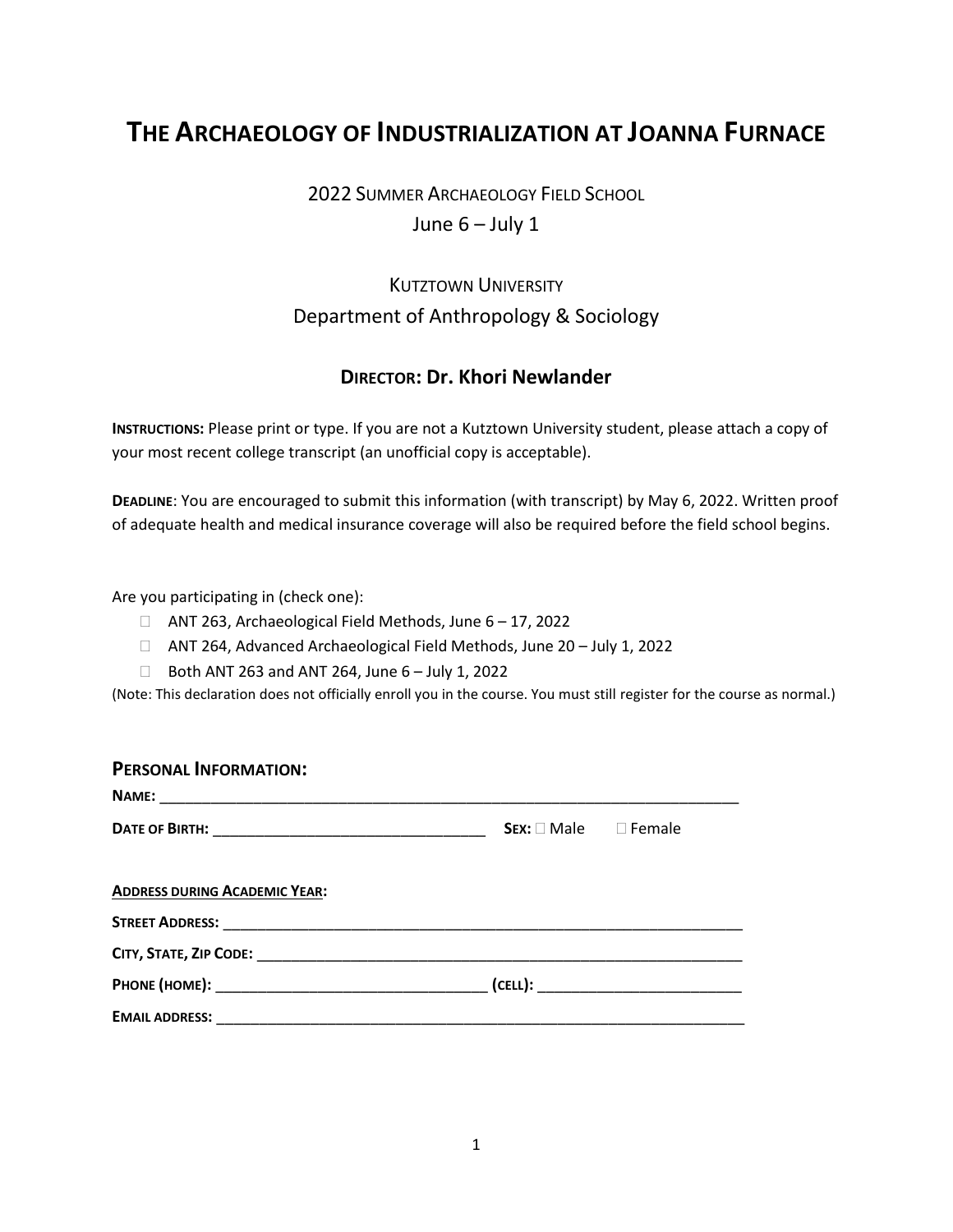#### **PERMANENT ADDRESS (WHERE YOU CAN BE REACHED AFTER THE FIELD SCHOOL):**

| <b>EDUCATIONAL INFORMATION &amp; EXPERIENCES:</b>                                                                                                    |  |              |  |  |  |
|------------------------------------------------------------------------------------------------------------------------------------------------------|--|--------------|--|--|--|
|                                                                                                                                                      |  |              |  |  |  |
| CURRENT STATUS: □ Freshman □ Sophomore □ Junior □ Senior                                                                                             |  |              |  |  |  |
| <b>ENROLLMENT:</b> □ Full-time □ Part-time                                                                                                           |  |              |  |  |  |
|                                                                                                                                                      |  |              |  |  |  |
| Students who live close to the site may choose to commute. All other students will stay in on-campus<br>housing and have access to the dining halls. |  |              |  |  |  |
| <b>DO YOU INTEND TO COMMUTE TO THE SITE?</b> □Yes                                                                                                    |  | $\square$ No |  |  |  |

**PLEASE LIST RELEVANT CLASSROOM AND FIELD EXPERIENCE (E.G., CLASSES IN ARCHAEOLOGY OR GEOLOGY, PARTICIPATION IN OTHER FIELD SCHOOLS):**

**PLEASE LIST ANY RELEVANT SPECIAL SKILLS (E.G., PHOTOGRAPHY, SURVEYING, GEOLOGY, WEB DESIGN):**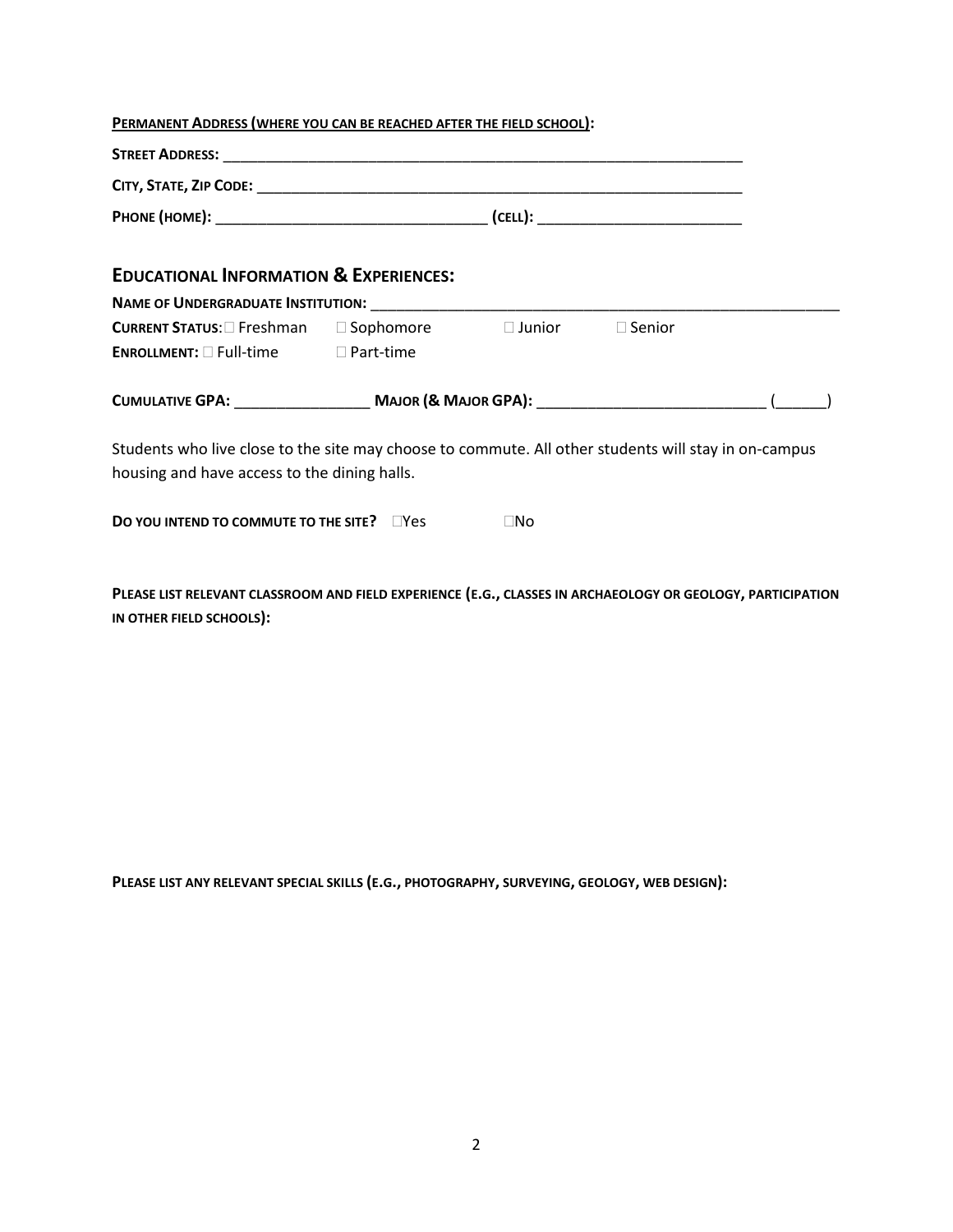**WHY DO YOU WANT TO PARTICIPATE IN THIS FIELD SCHOOL? HOW WILL THE OPPORTUNITIES OFFERED BY THIS FIELD SCHOOL BUILD ON YOUR INTERESTS/SKILLS AND CONTRIBUTE TO YOUR FUTURE PLANS?**

**ARE YOU INTERESTED IN CONTINUING TO WORK WITH THE EXCAVATED MATERIAL DURING THE FALL 2022 OR SPRING 2023 TERMS?**

**ARE YOU INTERESTED IN OPPORTUNITIES TO PRESENT AND PUBLISH THE RESULTS OF THIS RESEARCH?**